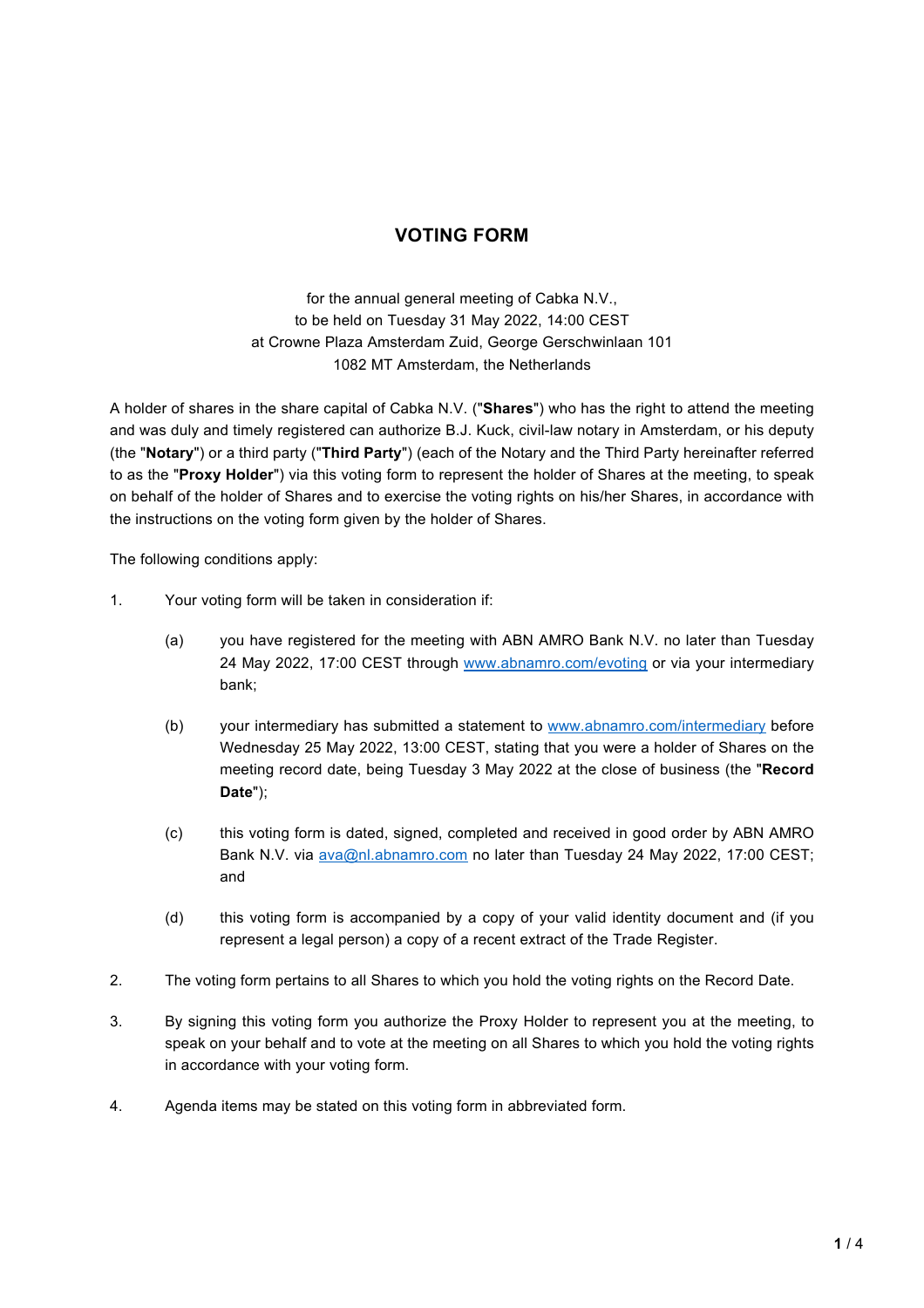- 5. Additional conditions may apply if you hold Shares in a professional or business capacity on behalf of third parties.
- 6. The voting form containing the authorization is issued with the right of substitution and is governed by Dutch law.
- 7. You can direct any questions you may have concerning this voting form to ABN AMRO Bank N.V. for the attention of **ava@nl.abnamro.com**.
- 8. You may only revoke this voting form in writing, in which case your revocation must be received by ABN AMRO Bank N.V. for the attention of ava@nl.abnamro.com, no later than Tuesday 24 May 2022, 17:00 CEST.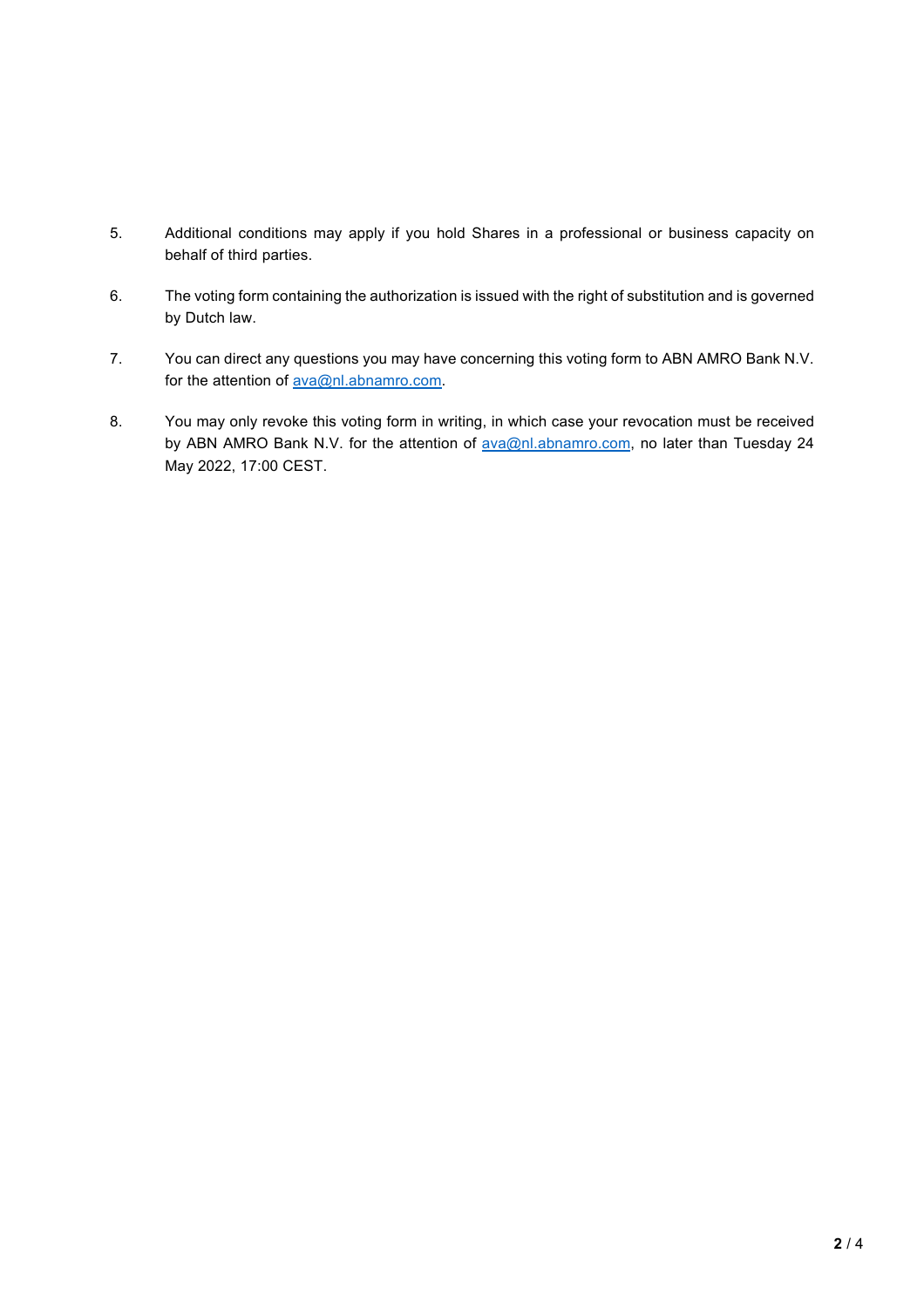## **VOTING FORM**

## INDICATE YOUR CHOICES AS FOLLOWS BELOW IN BLUE OR BLACK INK

I wish to instruct [please fill in: the Notary/ name and address Third Party]<sup>1</sup>

## to vote as follows at the annual general meeting of Cabka N.V. to be held on Tuesday 31 May 2022 at 14:00 CEST: 2

 $\mathcal{L}_\text{max}$  , and the set of the set of the set of the set of the set of the set of the set of the set of the set of the set of the set of the set of the set of the set of the set of the set of the set of the set of the

| Proposals |                                                                                                                                                                                      | In favor | Against | Abstain |
|-----------|--------------------------------------------------------------------------------------------------------------------------------------------------------------------------------------|----------|---------|---------|
| 2(c)      | Adoption of the company and consolidated<br>financial statements for the financial year<br>ended 2021 including appropriation of the net<br>result for the financial year ended 2021 | ∩        | ( )     |         |
| 3         | Discharge of the managing directors for the<br>financial year ended 2021                                                                                                             | ◯        | $\Box$  |         |
| 4         | Appointment of the external auditor for the<br>financial year 2022                                                                                                                   | ◯        | Ω       |         |
| 5         | Appointment of supervisory director                                                                                                                                                  |          |         |         |

 $1$  If you do not have a specific preference for a Proxy Holder, please fill in 'the Notary'. If you do not fill in this field, the proxy will be considered to have been granted to the Notary.

If you would like to authorize the Notary to cast your vote at the General Meeting on your behalf, you may also provide the Notary with an electronic proxy (including voting instructions) via www.abnamro.com/evoting. In that case you will not need to use this voting form.

 $2$  If you do not check any box you are considered to be voting in favor of all agenda items.